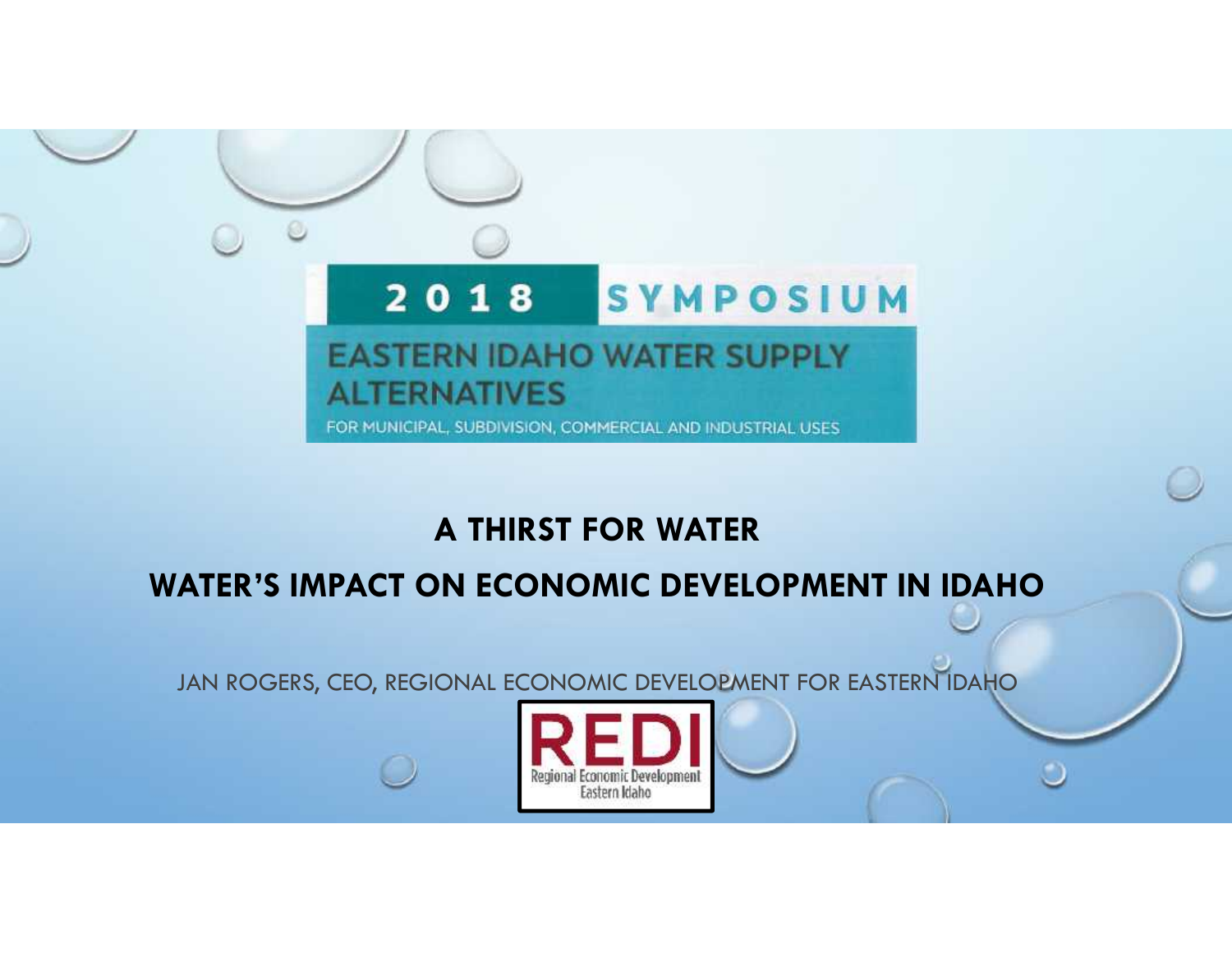

## OUR THIRST FOR WATER

**Fresh Water Consumption Globally – 70% Ag, 20% Industry and 10% domestic**

#### **Water Availability – A National Issue**

- Chicago: Lake Michigan water supply impacting economic expansion
- Maryland: Rising sea levels tainting aquifers
- California: Utility companies charging 4x normal water rates •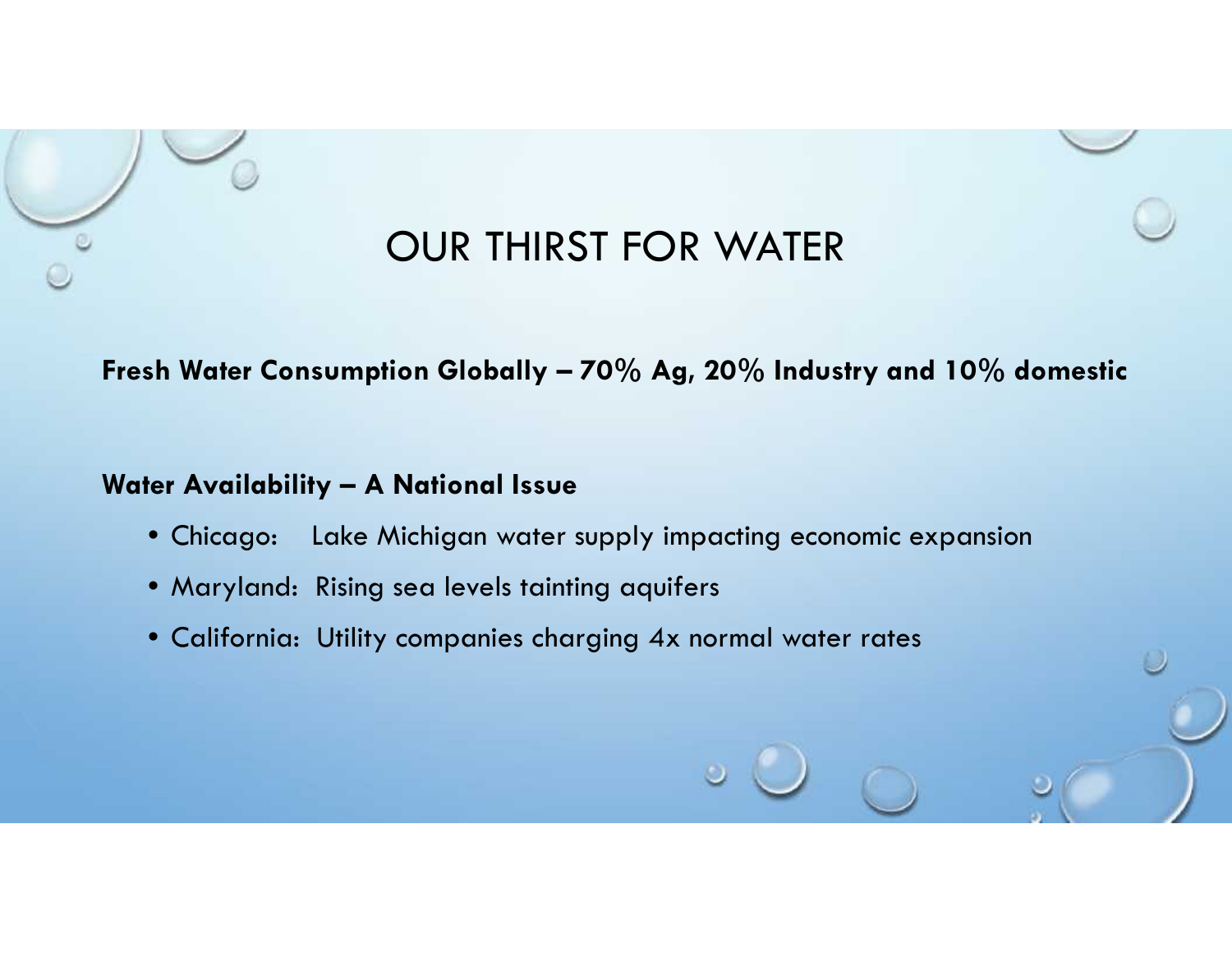# IDAHO

#### **Industry Needs Water**

- Ag, manufacturing, high-tech, municipalities, transportation, utilities
- Chobani Basic American Foods ON Semiconductor INL

#### **Industries Generate Revenue, Jobs**

• Funds education, infrastructure, health care, recreation, etc.

#### **Eastern Idaho**

- Accounts for 21% of all goods and services in Idaho •
- \$10 billion annually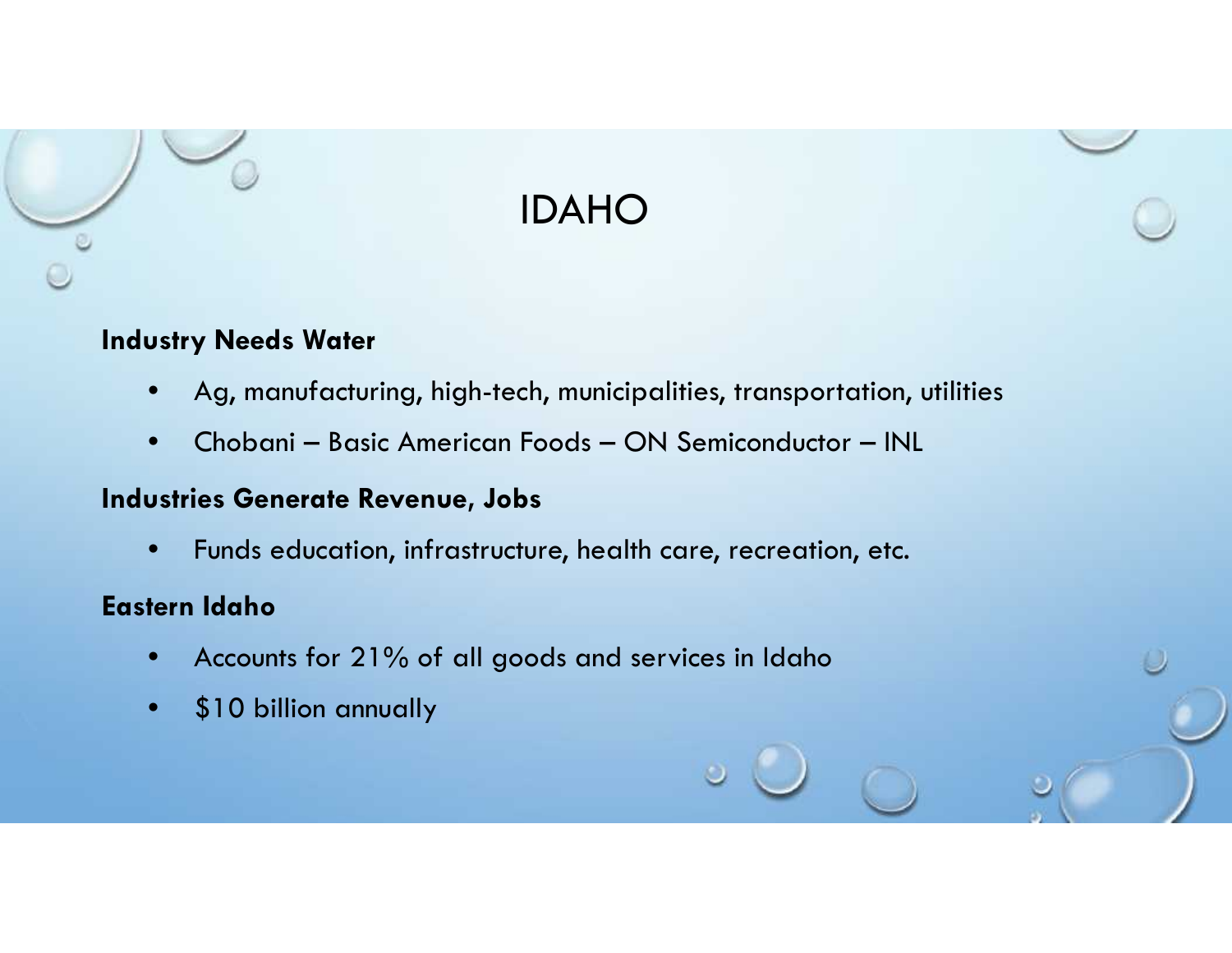## IDAHO

- Average Use: 168 gallons daily (top on per capita basis)
- Only CA & TX Use More Water Than Idaho (2010 U.S. Geological Survey)
- Need Over The Next Five Decades: Increase 350% (Idaho Water Resource Board)

#### **Water Shortages =**

- **•** Increase in AG Commodity Prices
- Higher Manufacturing Costs Passed to Consumer
- **Energy Security Threatened**  $\bullet$
- Low Carbon Energy Source Development Stops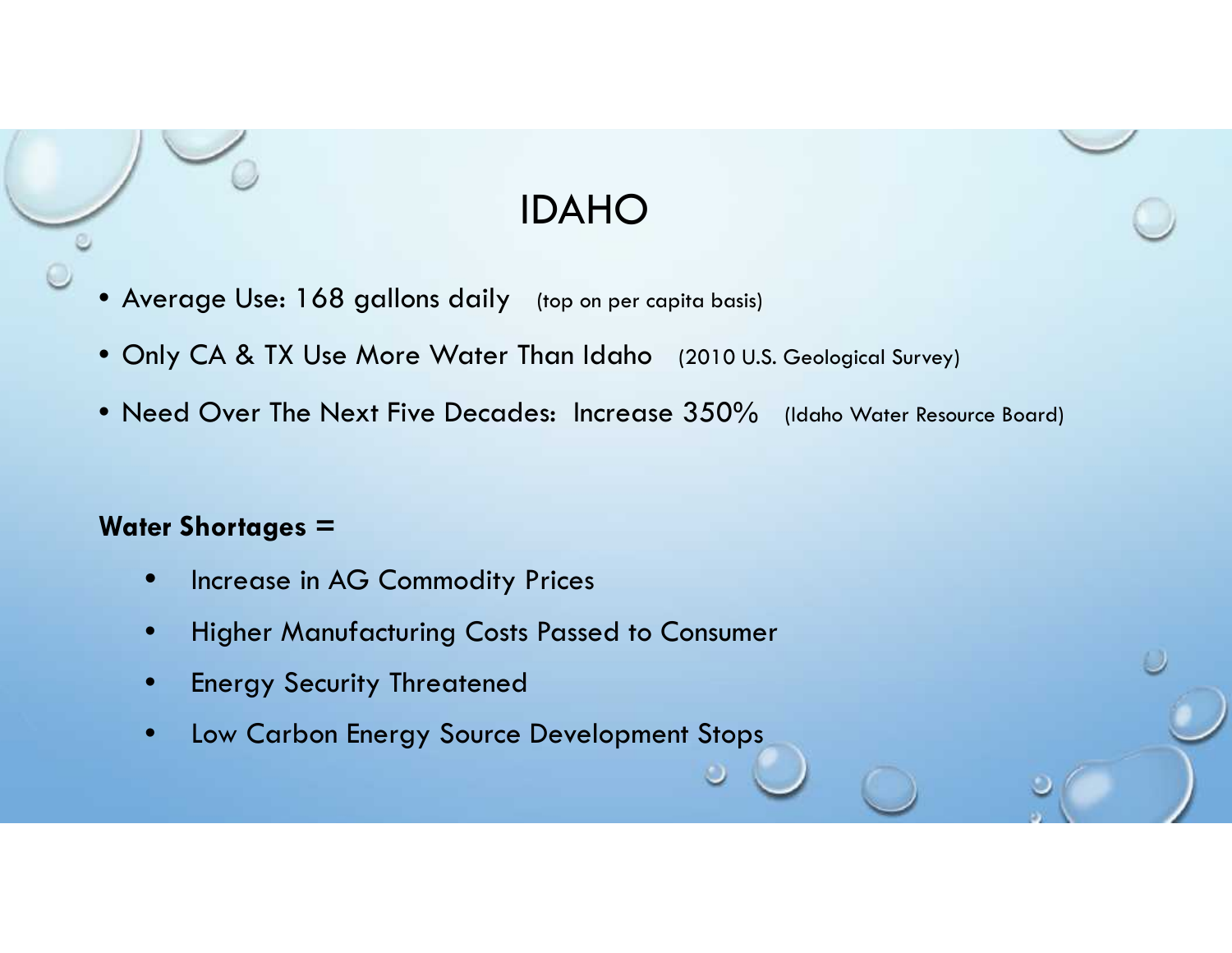# IMPACT ON ECONOMIC DEVELOPMENT

- Failure to invest in water infrastructure and support good water policy Failure to invest in water infrastructure and support good water policy
- Water capacity has significant impact on new industry opportunities
- Conservation makes a difference big impacts on residential/municipal
- Good water planning, support of sound water policy and good conservation •practices will put Eastern Idaho ahead